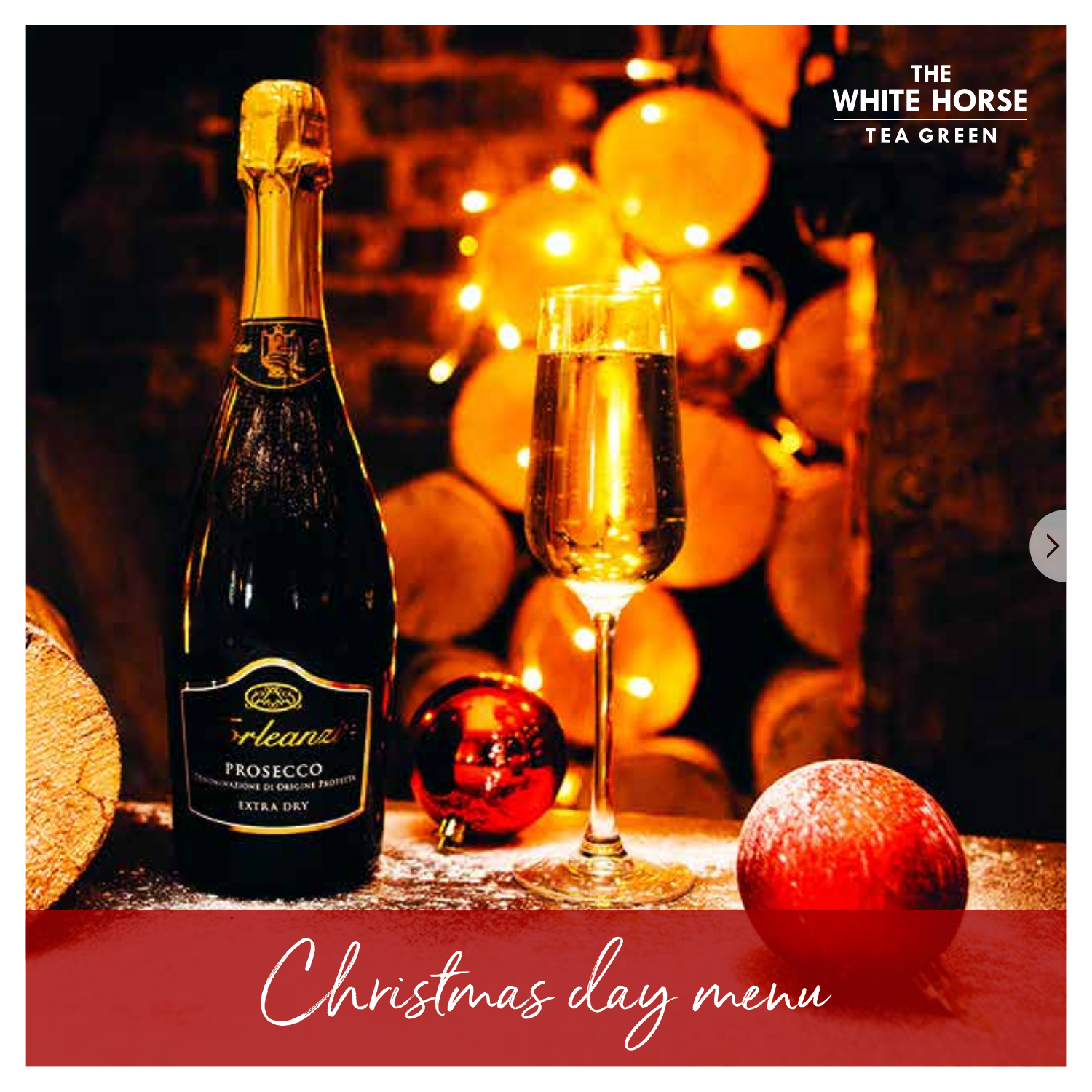# **THREE COURSES £70.00**

£65.00 WHEN YOU BOOK BEFORE 31ST OCTOBER 2018



### **BOOK FOR CHRISTMAS DAY**

WE WILL GIVE EACH OF YOUR PARTY A GLASS OF PROSECCO ON THE DAY A CHRISTMAS GIFT FROM US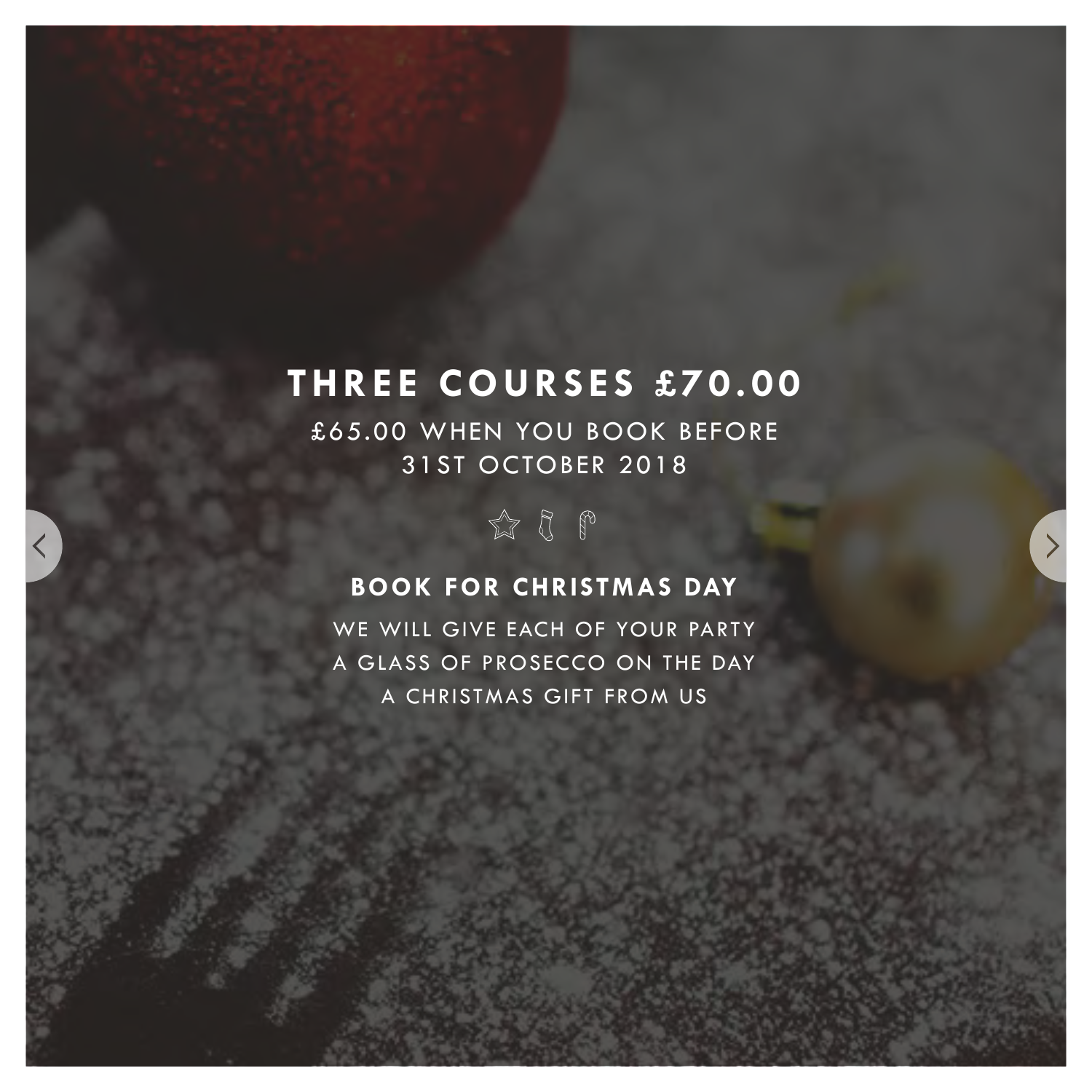# **STARTERS**



#### DUCK A L'ORANGE PÂTÉ

accompanied by a festive spiced apple chutney & toasted ciabatta

#### A TRIO OF MACKEREL

peppered mackerel pâté on toast, grilled mackerel wrapped in bacon, mackerel horseradish croquette on a beetroot orange salad

#### ARANCINI BALLS (GF)

prosciutto & spinach with a paprika & tomato sauce

#### CELERIAC & CORIANDER ROSTI (GF)

served with a poached egg & topped with crispy bacon

#### WILD MUSHROOM & TOMATO CROSTINI (VG)(V)(GF)

served with a watercress salad

## MAINS  $R$   $R$

#### SLOW BRAISED BEEF (GF)

with a mustard crust, crushed new potatoes & herb roasted vegetables in a wild mushroom sauce

served on a bed of asparagus & diced potatoes with pea cream sauce

#### TRADITIONAL CHRISTMAS DINNER

Oxfordshire roast turkey, stuffing, yorkshire pudding, pigs in blankets, vegetables, roast potatoes & gravy

#### PAN FRIED SEA BREAM OVEN ROASTED PORK (GF)

baked in a garlic & sage crumb with mustard mash potato, sweet shallot & red wine sauce

### DESSERTS

## $\omega$  to to

served with a festive brandy sauce CLASSIC CHRISTMAS PUD

#### PECAN & WALNUT CAKE (GF)

served with ice cream

#### CHOCOLATE BROWNIE TRIFLE (GF)

chunks of chocolate brownie & black cherries

### CHEESE BOARD (GF)

Three cheeses, grapes & chutney.

golden glazed carrots served with

roasted potatoes & a salad garnish finished in a spiced onion jam

CARROT & MUSHROOM TART (V[\)](#page-3-0)

### BEET WELLINGTON (VG)(V)(GF)

with a poppy seed crust, seasonal vegetables & a jug of gravy

(V) SUITABLE FOR VEGETARIANS | (VG) SUITABLE FOR VEGANS | (GF) DISH CAN BE ADAPTED FOR GLUTEN FREE DIETARY REQUIREMENTS



#### SLOE GIN FRUIT SPONGE (GF)(V)

fruit sponge pudding, infused with sloe gin & served with clotted cream